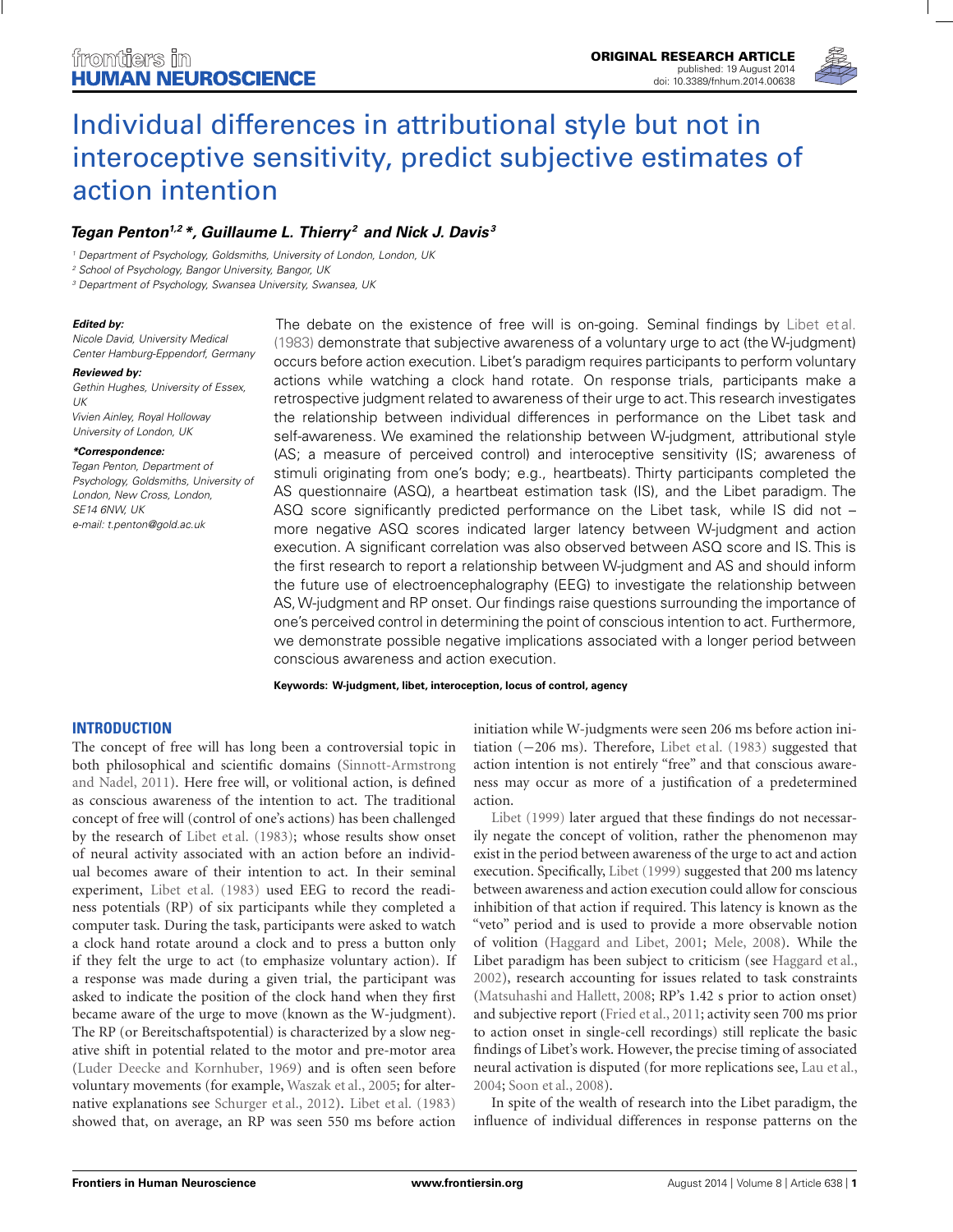Libet task is relatively unknown. [Libet et al.](#page-5-0) [\(1983](#page-5-0)) did take individual differences in response patterns into account (by creating a discrepancy score between a participants average W-judgment and the average time of perceived external touch, determined by another task) in the hope of providing a more reliable estimate of awareness of intention to act, but did not consider other inter-individual differences (e.g., personality). [Haggard and Eimer](#page-5-0) [\(1999](#page-5-0)) also addressed variance in W-judgments by investigating variance within a participant's W-judgments and the covariance of associated brain activity (namely, the RP and lateralised RP; a potential calculated by investigating the relative shift in activity between the contralateral and ipsilateral hemisphere to the hand performing the action). They suggest that LRP onset covaries with time of W-judgments in that early W-judgments correlate with early LRP onset and late W-judgments correlate with late LRP onset. In this way, it is clear that research into volition is aware of potential individual differences in the W-judgment. The current research aims to investigate the relationship between aspects of self-awareness (IS, one's awareness of one's internal stimuli), perceived control (AS; the style one uses to explain life events) and one's awareness of one's intention to act. To our knowledge this is the first research investigating personality and perceptual correlates of W-judgments on the Libet task.

Attributional style (AS) refers to the style an individual uses to explain previous positive and negative life events. [Peterson et al.](#page-5-0) [\(1982](#page-5-0)) developed the AS Questionnaire (ASQ) to measure perceived control across several modalities. In order to enable a more holistic understanding of an individual's perception of control to be established, the ASQ attempts to define the style that individuals adopt to explain life events across three areas; (1) Internality (whether the individual feels the cause of the event is due to themselves or an external factor), (2) Stability (whether the individual feels this cause is stable over time), and (3) Globality (whether the individual feels the cause will be present across multiple life domains). Those who view the cause of positive life events as internal, stable and global, and the cause of negative life events as external, transient, and specific are said to have a positive or optimistic AS; while those who view the cause of positive life events as external, transient, and specific, and the cause of negative life events as internal, stable and global are thought to have a negative or pessimistic AS. Many benefits of having an optimistic AS have been reported in the literature, such as higher levels of wellbeing in com[parison to those with a negative AS \(see](#page-5-0) Forgeard and Seligman, [2012](#page-5-0) for a review). Research into negative AS is more extensive [\(Seligman et al., 1999](#page-5-0); [Seligman, 2002\)](#page-5-0) with many reporting a relationship between depression (e.g., [Peterson et al.,](#page-5-0) [1982;](#page-5-0) [Stange et al., 2013\) and anxiety \(e.g.,](#page-5-0) [Luten et al.](#page-5-0), [1997](#page-5-0); Mark and Smith, [2012\)](#page-5-0) and negative AS scores. Furthermore research has also shown negative feelings and emotions to correlate with other measures. For example, [Critchley et al.](#page-5-0) [\(2004\)](#page-5-0) show a positive relationship between "negative emotional experience" and IS.

Interoception refers to one's awareness of one's internal stimuli (e.g., an individual's ability to estimate their own heartbeats over a given time period, [Craig, 2002\)](#page-5-0). The somatic-marker hypothesis proposed by [Damasio et al.](#page-5-0) [\(1996](#page-5-0)) suggests that emotional and physiological changes elicited by exposure to certain situations or stimuli are bound together. Therefore, when encountering a new stimulus that elicits the same physical arousal/emotion, the individual will evaluate the potential reward or punishment based on prior experience. [Werner et al.](#page-5-0) [\(2013](#page-5-0)) supports this theory by showing that increased interoceptive awareness relates to increased processing of somatic markers during a decision making task. [Craig](#page-5-0) [\(2004](#page-5-0)) suggests this integration of interoceptive and emotion information occurs within a neural network converging in the insular cortex. Furthermore, he later suggests that integration of this information occurs at each moment in time to create a global, time-locked, sense of self-awareness [\(Craig, 2010](#page-5-0)). Relating this to the current research, work by [Berlucchi and Aglioti](#page-5-0) [\(2010](#page-5-0)) demonstrate that similar cortical regions, primarily the Insula, are associated with both interoception and agency (a sense of control over one's actions). In this context, one may expect a relationship between performances on the Libet task, AS and IS in the current study.

There is evidence to suggest that perceived control and belief in free will are related, with [Baumeister and Brewer](#page-5-0) [\(2012\)](#page-5-0) demonstrating a positive correlation between internal Locus of Control (attribution of the cause of life events to the self; LOC; [Rotter,](#page-5-0) [1966](#page-5-0)) and belief in free will. Furthermore, [Stroessner and Green](#page-5-0) [\(1990\)](#page-5-0) demonstrate a positive correlation between beliefs in determinism and external LOC (attribution of the cause of life events to external factors). Supporting this, [Paulhus and Carey](#page-5-0) [\(2011](#page-5-0)) demonstrate a positive correlation between belief in free will and AS (one's style of explaining life events; a measure of perceived control). As well as this, [Orellana-Damacela et al.](#page-5-0) [\(2000](#page-5-0)) suggest that, when more self-aware, one is more likely to consult one's own standards and beliefs during decision-making. It is proposed that this act can be beneficial or detrimental to the individual in question based on their ability to meet their own expectations. This suggests that individual differences in levels of self-awareness can have varying effects on cognition based on top-down factors such as perceived control and decision making. However, little is known about the relationship between one's conscious awareness of intention to act and one's perceived control over life events. [Rigoni et al.](#page-5-0) [\(2011\)](#page-5-0) attempt to address this issue by investigating the neural correlates associated with manipulating belief in free will. Participants who read a passage of text negating the concept of free will showed decreased RP amplitude, but not W-judgment latency, during the Libet task in comparison to those who read a neutral passage of text. [Rigoni et al.](#page-5-0)'s [\(2011\)](#page-5-0) work demonstrates the relationship between neural activity associated with action execution and higher level beliefs while demonstrating the malleability of both. However, it is still unclear to what extent pre-existing perceptions of control and awareness of conscious intention to act are related. Therefore, the current research aims to investigate how individual differences in perceived control and self-awareness correlate with one another and with awareness of intention to act.

# **MATERIALS AND METHODS**

#### **ETHICAL APPROVAL**

Prior to data collection, ethical approval was granted by Bangor University's Ethics Board. All participants were recruited via the universities recruitment site and were offered printer credits or course credits as compensation for taking part. Written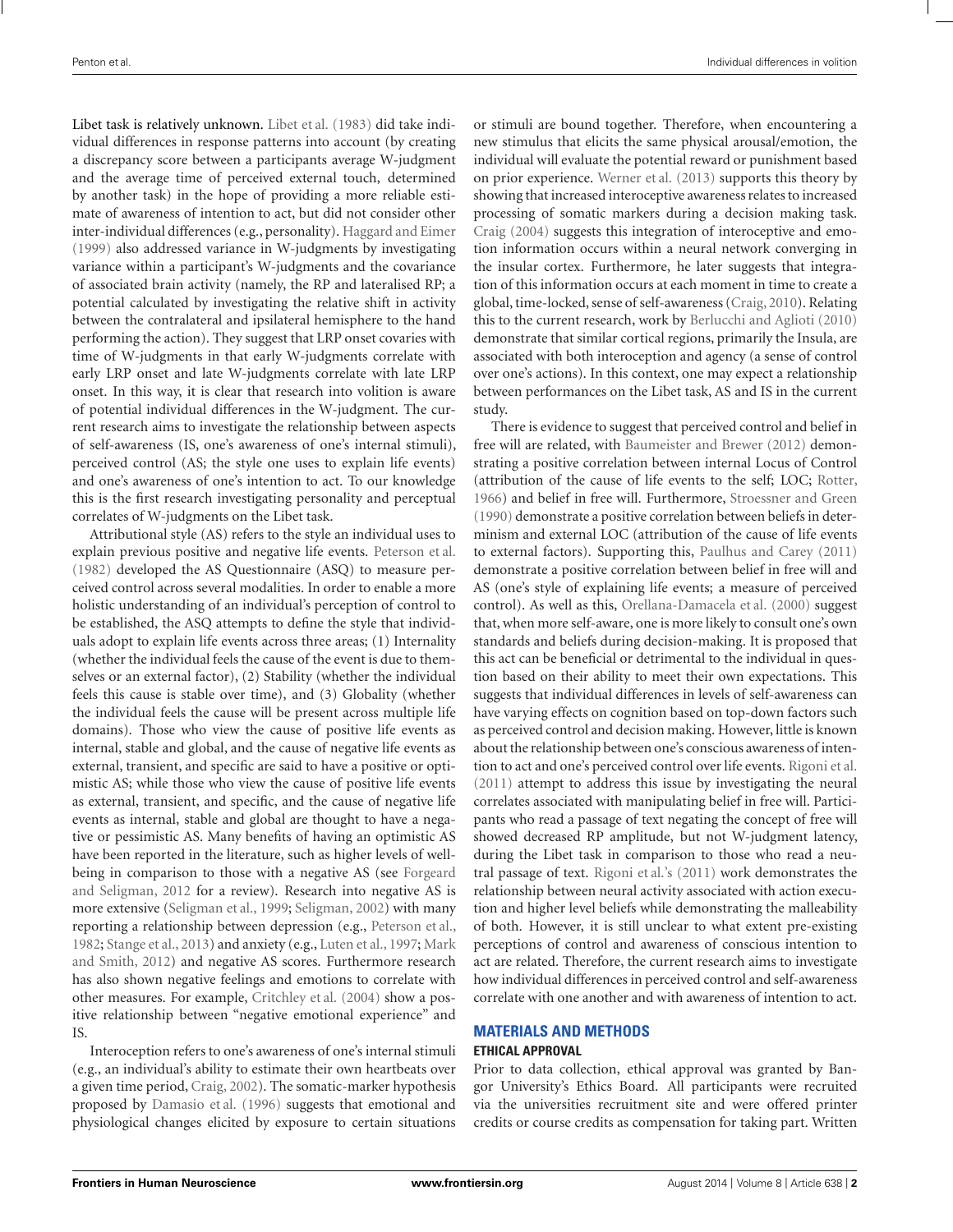consent was obtained from all participants before beginning the experiment.

#### **TRIALS AND PROCEDURE**

A repeated measures design was used to allow for correlational data analysis and to reduce inter-subject variance. Analysis consisted of a multiple regression to assess whether AS and IS predicted performance on the Libet task. A separate correlation was run using Interoceptive sensitivity scores and AS scores. All tasks (clock, questionnaire, and heart-rate) were counterbalanced across participants.

#### *Clock task*

The stimuli used were similar to that of [Libet et al.](#page-5-0) [\(1983\)](#page-5-0), consisting of a black clock hand rotating around a clock-like object on a white background (stimuli remained on screen during intertrial intervals). The clock hand disappeared during the judgment part of the task (see Procedure). During each trial the clock hand rotated around the clock 3 times (2 s per rotation, 6 s in total). The hand completed three full rotations for every trial (including response trials) to prevent the stop position of the hand from influencing theW-judgment. Participants were instructed to allow one full rotation of the clock hand around the clock and to click the mouse at any point during the final two rotations if they felt the urge to do so. On response trials, following three rotations of the clock hand, the clock hand disappeared and a question mark appeared in the middle of the screen. The participant was instructed to use the mouse to make a retrospective judgment of when they first became aware of the urge to act. "Using the mouse, please mark the point on the clock that the clock hand was at when you first became aware of the urge to act." The next trial began once a mouse click was detected. Trials where no response occurred were excluded from the final analysis. There were 60 trials during the task but, due to the voluntary nature, there was variation in the number of trials included for each individual.

## *Interoceptive sensitivity task*

Participants' heart beat estimates were recorded as well as actual heart beats using an electrocardiogram (electrodes were attached to both wrists and one ankle of the participant). The task consisted of six blocks of varying length (35 s, 45 s, 100 s, repeated) in a randomized order across participants to allow for reliable and varied estimates between participants. Intervals between blocks also varied in length (75 s, 65 s, 55 s and immediate start) – these were also randomized across participants. Participants were instructed to count their heart beats to the best of their ability without taking their pulse. Participants were instructed to close their eyes throughout the experiment and to count their heartbeats to the best of their ability without taking their pulse. Upon hearing a single tone, they were to start counting, upon hearing two short tones; they were required to verbally report the number of heartbeats they had counted.

## *ASQ*

Participants were required to answer the 12 items on the ASQ. Each item consisted of a scenario (for example, "You meet a friend who acts hostilely toward you") followed by four questions (one qualitative – "Write down one major cause for this event") – the questions were the same for all items. The participant was required to give an example of one major cause for the scenario and to rate this cause across three, 7-point, likert scales to assess internality ("Is this cause due to something about you or to something about other people or circumstances?"), stability ("In the future, will this cause again be present?") and globality, respectively ("Is the cause unique to this situation or does it also influence other areas of your life?").

#### **DATA ANALYSIS**

#### *Clock task*

Only data from response trials was included in the analysis. If number of response trials were more than 2 SD away from the mean, that participant's data was excluded from analysis. The angle of the clock-hand on the clock when the participant made a button press was recorded as well as the angle the mouse was at during the judgment phase of the task. Both angles were converted into time by dividing the angle score by  $\pi$ . To obtain the difference scores, the time of action was taken from the W-judgment time to produce a negative number. Therefore, the closer the difference score was to 0, the smaller the distance between action execution and W-judgment.

#### *Interoceptive sensitivity task*

The following formula was used to calculate an average accuracy score (scores were summed for all six trials prior to entry into the formula):

$$
\sum 1 - \left[\frac{|Recorded \text{ Heartbeats } - \text{ Counted Heartbeats}|}{Recorded \text{Heartbeats}}\right]
$$

This was then multiplied by 100 to give a percentage accuracy score. Participants who provided more accurate estimates had a higher accuracy score thought to be indicative of better interoceptive sensitivity [\(Schandry, 1981](#page-5-0)).

## *ASQ*

It is worth noting that the questionnaire's subscale reliability is low (internality,  $r = 0.54$ ; stability,  $r = 0.65$ , globality;  $r = 0.59$ ; [Peterson et al.](#page-5-0), [1982\)](#page-5-0), however, when compounding the scales together, the reliability is vastly improved (positive AS,  $r = 0.75$ , negative AS,  $r = 0.72$ ). As we were concerned with a holistic representation of perceived control, we analyzed response on the questionnaire by taking an average across all the scales for positive and negative questions, respectively. To obtain an overall AS score for each participant, scores from all three subscales for each of the six questions with a positive valence were summed and divided by 18, the same was done for the six questions with a negative valence. The negative composite score was then taken from the positive composite score to obtain an overall composite score of attributional style. Higher scores were indicative of a more positive AS (more likely to attribute positive events to internal, stable, global attributes, and negative events to external, transient, specific attributes).

# **RESULTS**

Three participants were removed due to incomplete data on the heartbeat task (electrode recordings were too noisy) and two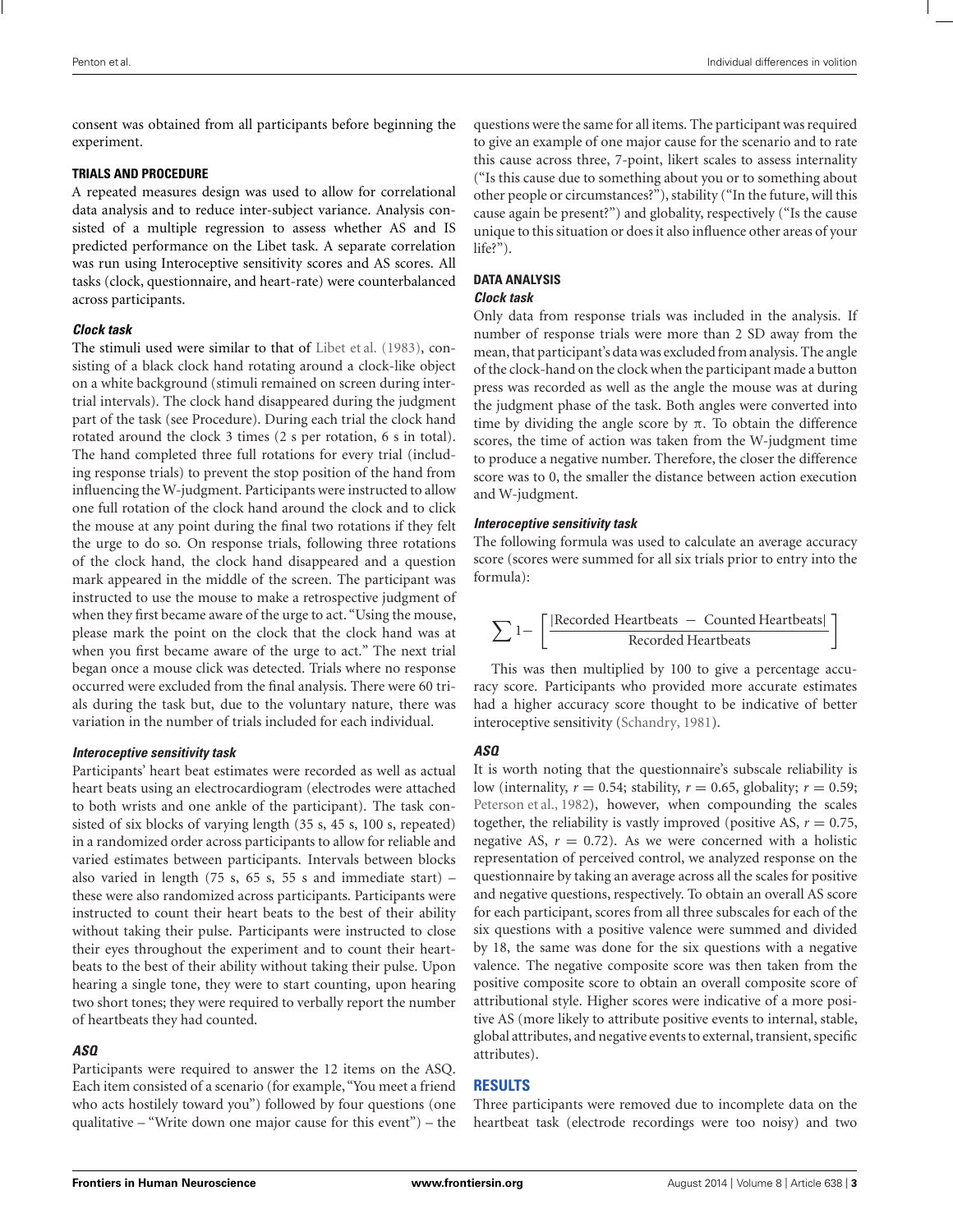participants were removed due to outlier data (one for only completing six trials on the Libet task, and 1 because of an average W-judgment further than 2 SD from the group mean). Due to the voluntary nature of the Libet task, the number of trials completed varied between participants (responses  $M = 45.84$ , SD = 12.91). Data for 25 participants (13 female, Mean age  $= 23.6$ , range  $= 20-$ 39) was included in the analysis. Descriptive statistics from the Libet task represent the latency between W-judgment and action execution in milliseconds (this is a negative number as awareness occurred before action onset in all participants), while percentage scores were used for data from the heartbeat task and composite scores were used to represent performance on the attributional style questionnaire (see **Table 1**).

#### **PREDICTION OF MEAN W-JUDGMENT FROM AS AND IS SCORES**

A multiple regression was conducted to establish the relationship between performance on the Libet task, heartbeat accuracy and AS scores. The "Mean W-judgment" variable was used as the outcome variable with the "Attributional Style" and "Heartbeat Accuracy" variables acting as predictors. Predictor variables were entered using the forced entry method due to the exploratory nature of the research. Diagnostic tests did not reveal any violations of the test statistics. Multi-collinearity between predictor variables was not observed during diagnostic tests in the multiple regression ( $VIF = 1.22$ , *Tolerance* = 0.82) and normality was assumed. The regression model was found to be significant ( $R^2 = 0.32$ ,  $F(2,22) = 5.08, p = 0.015$  suggesting that the two predictor variables ("Heartbeat Accuracy" and "Attributional Style") explained 31.6% of the variance (see **Table 2**). ASQ score was a significant predictor of mean W-judgment but heartbeat accuracy score was not (see **Figure 1**).

#### **RELATIONSHIP BETWEEN AS AND IS**

A separate correlation was run to investigate the relationship between "Attributional Style" and "Heartbeat Accuracy". A medium negative correlation was observed at a 2-tailed significance level,  $r(23) = -0.43$ ,  $p = 0.034$  (see **Figure 2**).

#### **DISCUSSION**

The results indicate that, while performance on the ASQ can predict performance on the Libet task (consistent with our predictions), IS was not a significant predictor of Libet performance, contrary to our predictions. Specifically, more negative AS scores correlate with more negative W-judgments (further away from action onset). A significant relationship was also observed between AS score and IS.

**Table 1 | Descriptive statistics forW-judgment, AS score and heartbeat accuracy.**

|           | W-judgment        | ASQ (7-point | <b>Heartbeat</b> |
|-----------|-------------------|--------------|------------------|
|           | (ms)              | Likert)      | accuracy (%)     |
| Mean (SD) | $-253ms$ (198 ms) | 0.29(1.06)   | 65.93 (15.84)    |
| Min/Max   | $-640/-30$        | $-2.28/1.78$ | 36.41/96.96      |

Values in parentheses indicate standard deviation.

**Table 2 |The unstandardised (u) and standardized (s) beta coefficients as predictors ofW-judgment.**

| Variables               | <b>B</b> (u) | $\beta$ (s) | D     |
|-------------------------|--------------|-------------|-------|
| ASQ (SE)                | 0.115(0.036) | 0.617       | 0.004 |
| Heartbeat accuracy (SE) | 0.002(0.002) | 0.198       | 0.321 |

Values in parentheses represent the standard error.  $R^2 = 0.32$  (p = 0.015).



**FIGURE 1 | Prediction of MeanW-judgment scores from attributional** style scores (AS Score), with linear regression  $(R^2 = 0.32, p = 0.015)$ .



Firstly, it is important to note that this research serves as a replication of [Libet et al.](#page-5-0) [\(1983](#page-5-0)) original findings in that the mean W-judgment across the entire sample (*M* = −253 ms) was similar to that of Libet's sample ( $M = -206$  ms). This is also consistent with other replications of the Libet experiment for example, [Lau et al.](#page-5-0) [\(2004\)](#page-5-0) reported a  $M = -228$  ms while investigating fMRI correlates of voluntary action and [Rigoni et al.](#page-5-0) [\(2011\)](#page-5-0) also approximately replicate Libet's findings while demonstrating that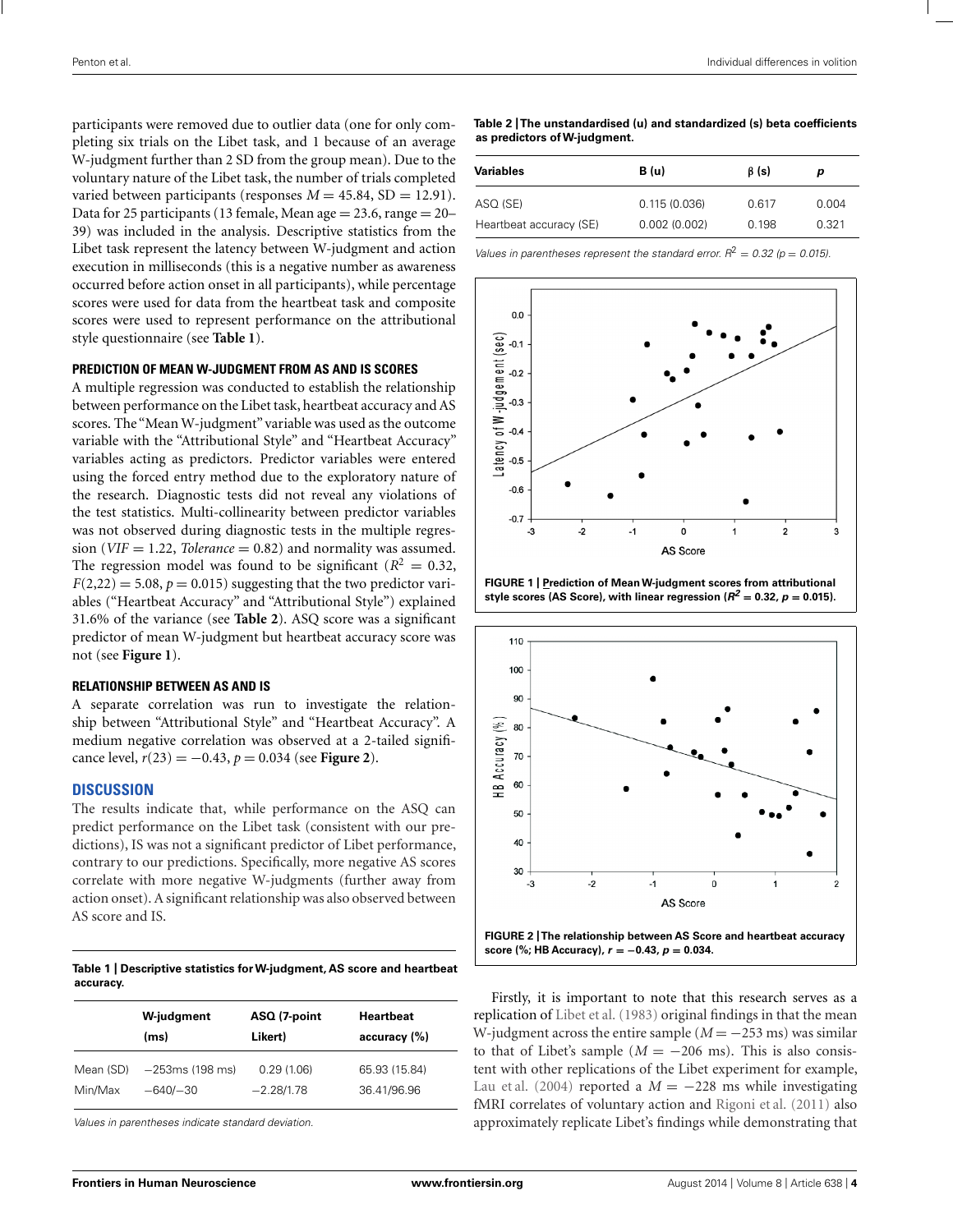reducing belief in free will correlates with significant reduction in early RP amplitude, but not with a change in W-judgment (Reduced belief group  $M = -242$ , Control group  $M = -223$ ). As our data is consistent with the literature, it is possible that individual differences in AS may have had undetected effects on previous findings in the same way as the current research. The large variance of W-judgment values in the literature may be indicative of these individual differences (i.e., [Libet et al., 1983\)](#page-5-0). Furthermore, give[n](#page-5-0) [the](#page-5-0) [direction](#page-5-0) [of](#page-5-0) [the](#page-5-0) [previous](#page-5-0) [literature](#page-5-0) [\(for](#page-5-0) [example,](#page-5-0) Libet et al., [1983;](#page-5-0) [Matsuhashi and Hallett, 2008\)](#page-5-0), it is safe to presume that an overall average W-judgment of −253 ms will follow onset of the RP by several hundred milliseconds.

More negative mean scores are indicative of a larger discrepancy between W-judgment and action execution. This would suggest that those with a more negative AS may be aware of the intention to act sooner than those with a positive AS. It may also be that W-judgment accuracy is affected by these top-down personality factors. This suggests that, even if criticisms surrounding the paradigm were addressed; such as those related to reliance on recall of the urge to act, (for example, [Dennett and Kinsbourne, 1992](#page-5-0)), personality variants may still affect awareness of the urge to act.

This research raises questions surrounding belief in free will – i.e., that a larger veto period may relate to a pessimistic AS. It may be that individuals with a more negative AS may perceive themselves as having less control (and, therefore, less free will) due to a disassociation between action awareness and action execution. [Marcel](#page-5-0) [\(2003](#page-5-0)) argues that ownership of action can be separated into ownership of action execution and ownership of action intention. Therefore, a temporal dissociation between the two may reduce the ownership one feels over action execution. In turn, this may lead to a perceived lack of control as intention in the individual's schema is not bound to execution.

It is possible that those with a more pessimistic AS may be more uncertain in the choices they make, as is consistent with research into pessimistic AS (e.g., [Bunce and Peterson, 1997;](#page-5-0) Boudreaux and Ozer, [2013](#page-5-0)), while those with a more positive AS are more likely to claim ownership over the action resulting in a smaller latency between W-judgment and action onset. Therefore, the pattern in the W-judgments may simply reflect level of self-doubt and uncertainty in those with a negative AS. This theory is consistent with research into negative AS and self-doubt [\(Heppner et al.](#page-5-0), [1985;](#page-5-0) [Bunce and Peterson, 1997\)](#page-5-0).

It is most likely that the relationship observed between AS and W-judgment is heavily influenced by aspects of internality (i.e., "is the cause of a life event due to the individual or to an external factor?"). This was not assessed specifically because of the desire to investigate the relationship between a more holistic representation of perceived control and awareness of intention to act. Furthermore, the poor subscale reliability of the ASQ meant that this relationship was not explored in an additional analysis. However, future research should also employ the LOC questionnaire to assess whether individuals with larger latency between W-judgment and action execution have a more external LOC independent of valence. Furthermore, research should investigate whether those with a positive AS will experience greater ownership over their actions than those with a negative AS. To our knowledge, this research is the first to consider the possible negative implications of having a longer "veto" period. Traditional literature into volition implicates the veto period in conscious control of action [\(Libet](#page-5-0), [1999;](#page-5-0) [Mele](#page-5-0), [2008](#page-5-0)), however, until now, no research has investigated individual differences in the veto period. If the above theory is true, it may be that a larger veto period (indicative of greater control over one's actions) correlates with reduced levels of perceived control.

The regression analysis demonstrated that IS did not predict awareness of conscious intention to act. However, the results indicate a medium, negative correlation between IS and AS suggesting that the more negative (or pessimistic) an individual's AS, the better they are at estimating their own heartbeats. Both AS and IS have been sho[wn to correlate with anxiety \(Domschke et al., 2010;](#page-5-0) Mark and Smith, [2012\)](#page-5-0). Therefore, the effect here may relate to a hyperawareness seen in those with anxiety disorders. It is also possible that, due to the correlation with depressive symptoms [\(Seligman,](#page-5-0) [2002](#page-5-0)), those with a negative AS have a tendency to self-evaluate and, therefore, are more self-aware. It is important to note that researches into the correlates of IS are inconsistent, so more work is still needed in the area (see [der Does et al.](#page-5-0), [2000\)](#page-5-0).

Future research should focus on furthering understanding of individual differences in performance on the Libet task (and other tasks related to awareness of conscious intention to act), and what these differences relate to. More specifically, a causal relationship between AS andW-judgment should be investigated by attempting to manipulate AS (for example, see [Anderson](#page-5-0), [1983](#page-5-0)) score and, in turn, modulate performance on the Libet task. This could establish whether perceived control over positive and negative life events may have a causal impact on awareness of conscious intention to act. Manipulating AS score could also be used to investigate a causal relationship between AS and IS. Further investigation is required to uncover latent variables which may modulate the relationships in question. These findings would be strengthened by using EEG to investigate potential neural correlates, specifically the LRP.

Implications of this research are potentially wide ranging; specifically this research informs literature relating to agency, action ownership and AS. Additionally, this research takes a step toward understanding individual differences in awareness of intention to act. More generally, this research suggests that perceived control and volition are related.

In conclusion, it is clear that a relationship exists between performance on the Libet task and performance on the ASQ. It is possible therefore, that some of the variance in the Libet task results from individual differences in top-down traits such as personality variants. The current research highlights potential confounds in the W-judgment related to fluctuations in AS. Furthermore, this research demonstrates that, those with a more negative AS may have a larger latency between W-judgment and action onset. It is proposed that this relationship may result from a discrepancy between conscious awareness of the intention to move, and the consequence of this (action onset) suggesting, for the first time, potential negative implications of a longer veto period.

## **ACKNOWLEDGMENT**

We would like to thank Dr. Julie Davies for her contribution to the statistics used.